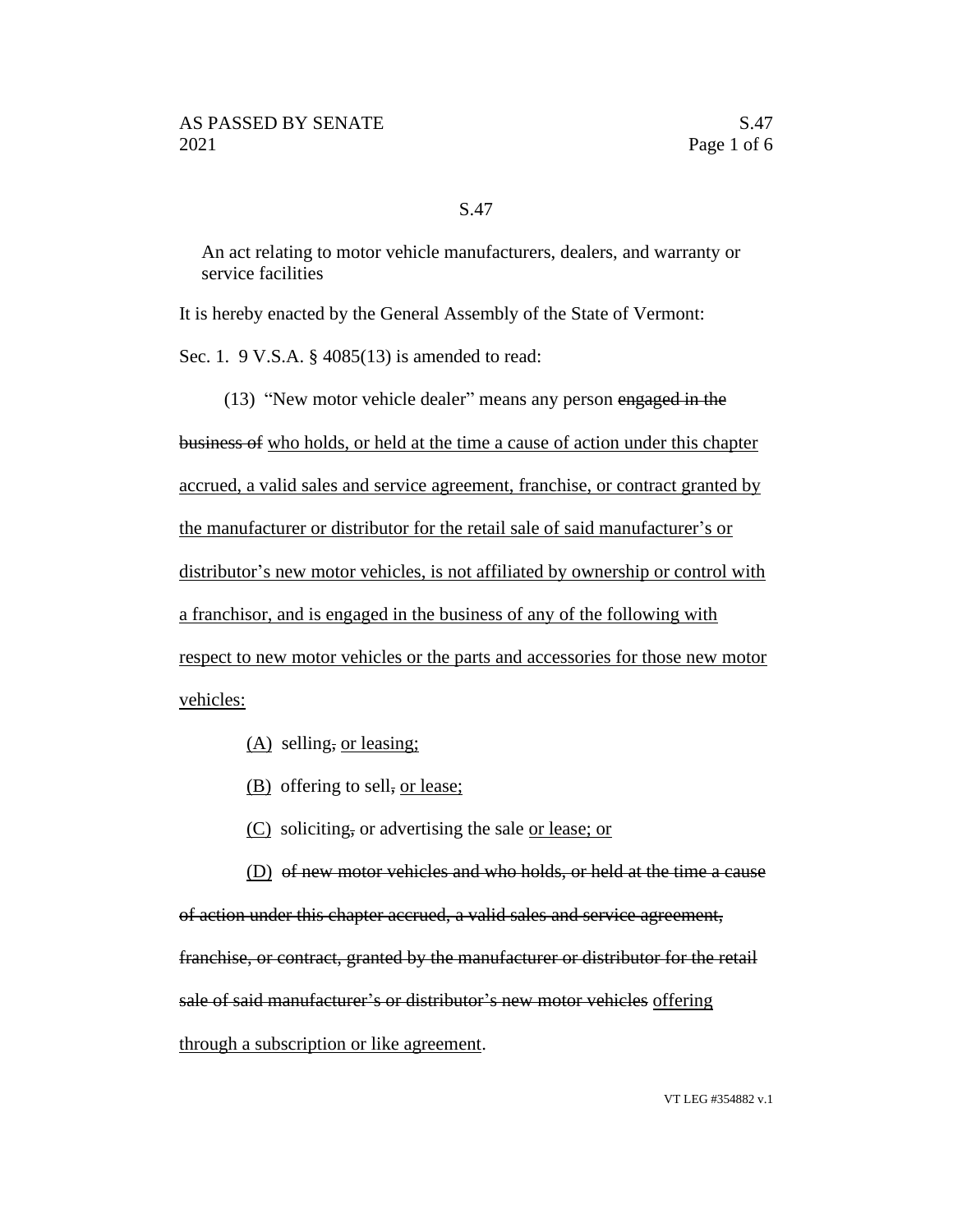Sec. 2. 9 V.S.A. § 4085(18) is added to read:

(18) "Non-franchised zero emissions vehicle manufacturer" means a manufacturer that:

(A) only manufacturers zero-emission vehicles, including plug-in electric vehicles as defined in 23 V.S.A. § 4(85);

(B) only sells or leases directly to consumers new or used zeroemission vehicles that it manufactures or vehicles that have been traded in in

conjunction with a new zero-emission vehicle sale;

(C) does not currently sell or lease, and has never sold or leased, motor vehicles in Vermont through a franchisee;

(D) has not sold or transferred a combined direct or indirect ownership interest of greater than 30 percent in such non-franchised zero emissions vehicle manufacturer to a franchisor, subsidiary, or other entity controlled by a franchisor or has not acquired a combined direct or indirect ownership interest of greater than 30 percent in a franchisor, subsidiary, or other entity controlled by a franchisor; and

(E) is a dealer registered pursuant to 23 V.S.A. chapter 7, subchapter 4.

VT LEG #354882 v.1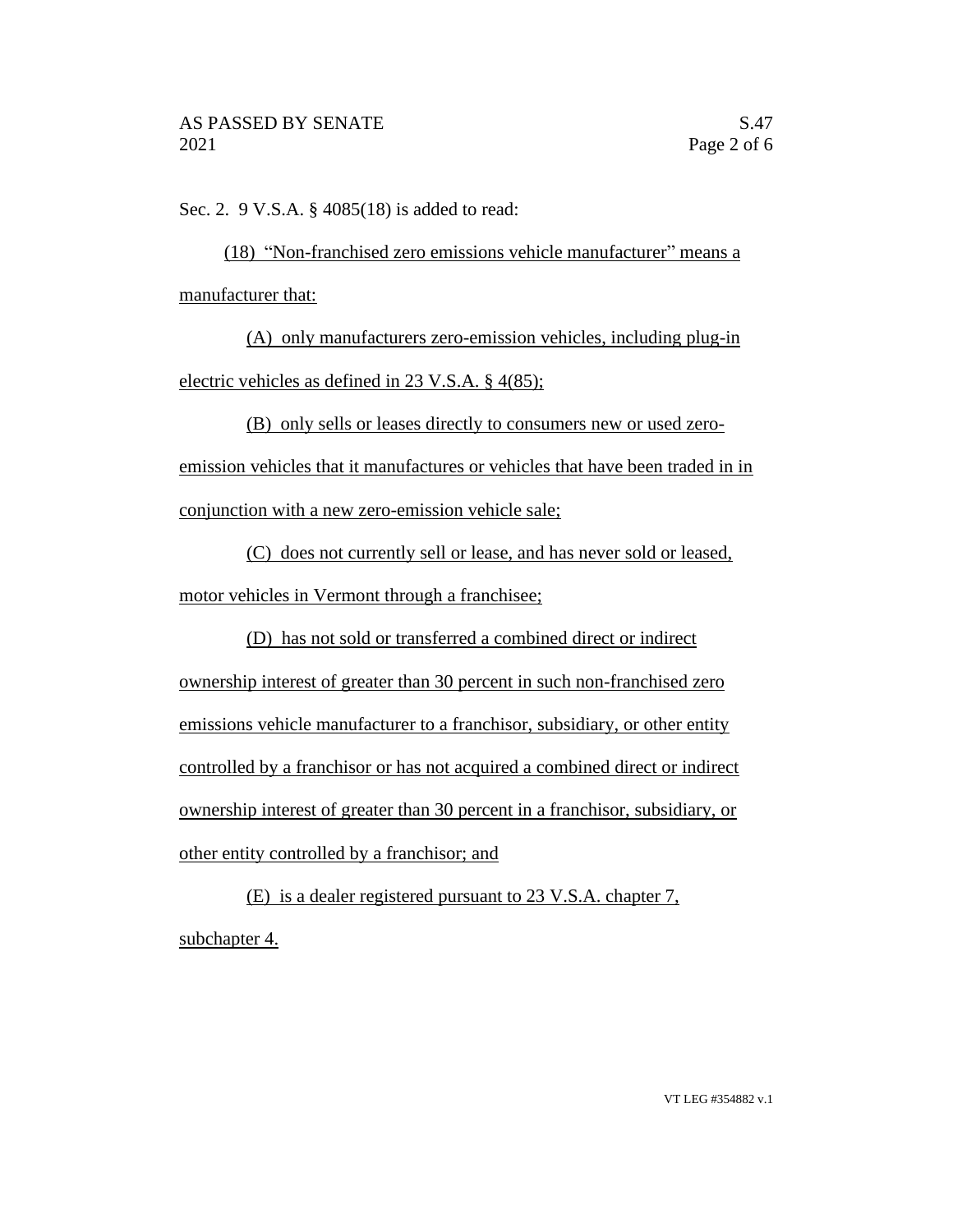Sec. 3. 9 V.S.A. § 4086(i) is amended to read:

(i) It is unlawful for a franchisor, manufacturer, factory branch, distributor branch, or subsidiary to own, operate, or control, either directly or indirectly, a motor vehicle warranty or service facility located in the State except:

 $(1)$  on an emergency or interim basis  $\Theta$ ;

(2) if no qualified applicant has applied for appointment as a dealer in a market previously served by a new motor vehicle dealer of that manufacturer's line-make; or

(3) if the manufacturer is a non-franchised zero emissions vehicle manufacturer that directly owns, operates, and controls the warranty or service facility.

Sec. 4. 9 V.S.A. § 4097 is amended to read:

## § 4097. MANUFACTURER VIOLATIONS

It shall be a violation of this chapter for any manufacturer defined under this chapter:

\* \* \*

 $(8)(A)$  To compete with a new motor vehicle dealer in the same linemake operating under an agreement or franchise from the aforementioned manufacturer in the relevant market area in the State.

VT LEG #354882 v.1 (B) For purposes of this subdivision (8), any manufacturer that is not a non-franchised zero-emission vehicle manufacturer, competes with a new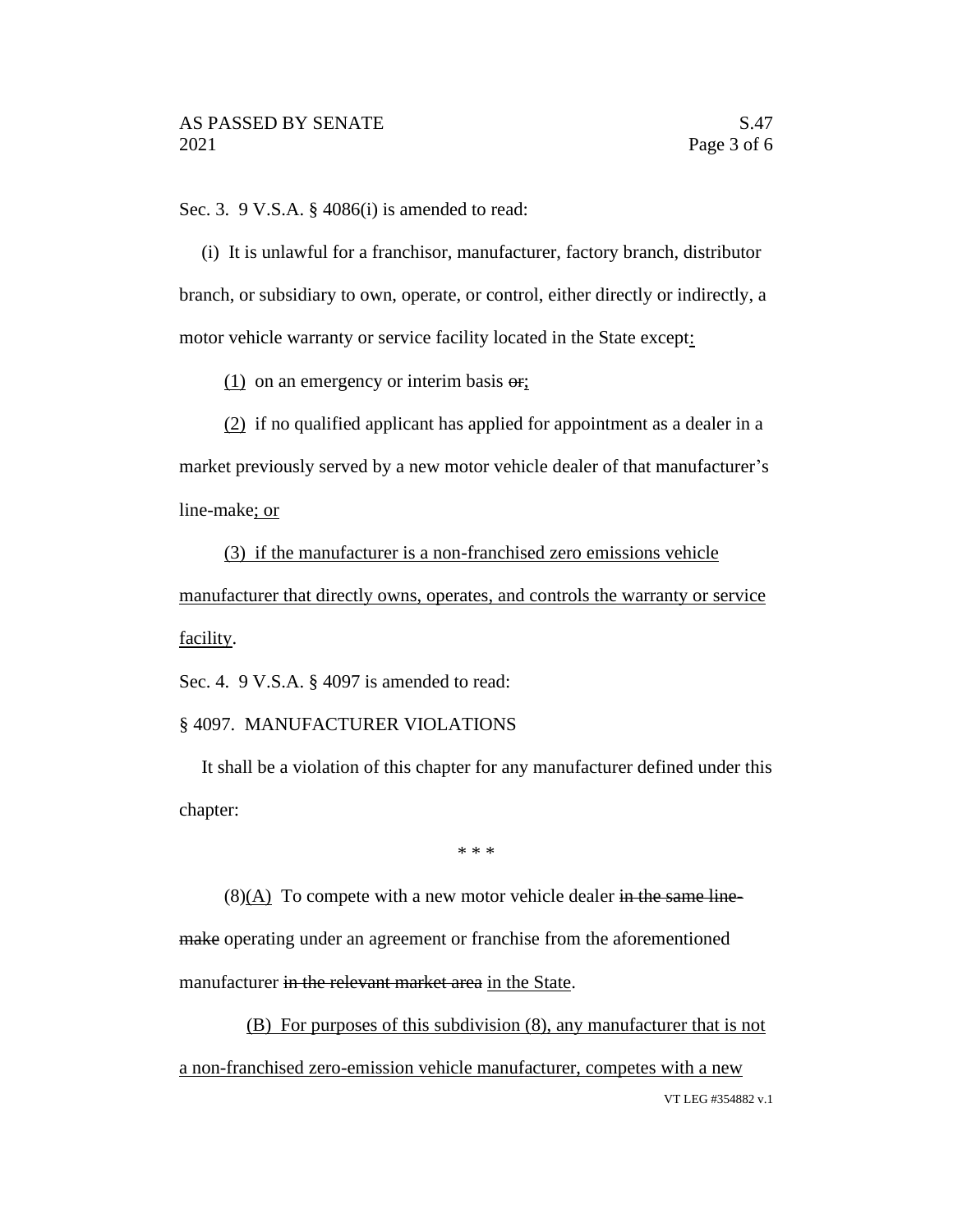motor vehicle dealer if it engages in the business of any of the following with respect to new motor vehicles or the retail sale of parts and accessories for those new motor vehicles:

(i) selling or leasing;

(ii) offering to sell or lease;

(iii) soliciting or advertising the sale or lease; or

(iv) offering through a subscription or like agreement.

(C) A manufacturer shall not, however, be deemed to be competing when operating a dealership either temporarily for a reasonable period, or in a bona fide retail operation that is for sale to any qualified independent person at a fair and reasonable price, or in a bona fide relationship in which an independent person has made a significant investment subject to loss in the dealership and can reasonably expect to acquire full ownership of the dealership on reasonable terms and conditions.

\* \* \*

## Sec. 5. AMENDMENTS TO THE MOTOR VEHICLE MANUFACTURERS, DISTRIBUTORS, AND DEALERS FRANCHISING PRACTICES ACT; CREATION OF A DIRECT SHIPPER LICENSE; REPORT

VT LEG #354882 v.1 (a) It is the intent of the General Assembly to amend the Motor Vehicle Manufacturers, Distributors, and Dealers Franchising Practices Act, 9 V.S.A.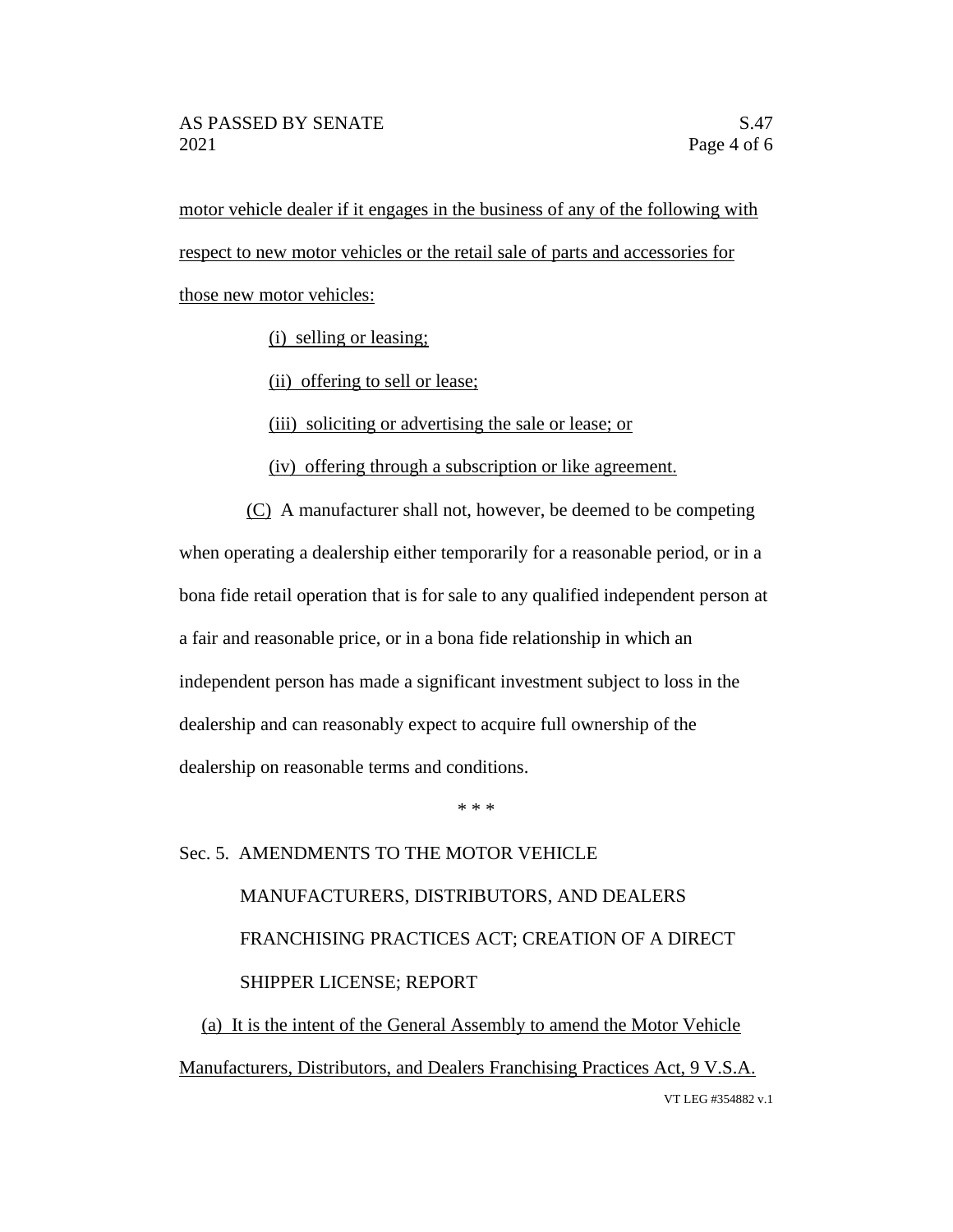chapter 108, in the 2021 Adjourned Session. Amendments may address facility requirements as regulated under 9 V.S.A. § 4096, warranty and predelivery obligations under 9 V.S.A. § 4086, potentially unreasonable standards contained in franchise agreements, and the protection of consumer data.

(b) Any persons that are interested in proposing amendments to the Motor Vehicle Manufacturers, Distributors, and Dealers Franchising Practices Act, 9 V.S.A. chapter 108, shall provide them to the Department of Motor Vehicles not later than December 1, 2021 through an e-mail address to be posted on the website for the Department of Motor Vehicles. Persons may also file proposals on the establishment of a direct shipper license to be administered by the Department of Motor Vehicles with the Department of Motor Vehicles not later than December 1, 2021, through the same e-mail address that is posted on the website for the Department of Motor Vehicles. To the extent practicable, entities should cooperate and file joint proposals.

(c) The Department of Motor Vehicles shall file a written report containing any proposals it receives under subsections (a) and (b) of this section and its own proposal, if it so chooses, on the creation and implementation of a direct shipper license with the House and Senate Committees on Transportation, the House Committee on Commerce and Economic Development, and the Senate